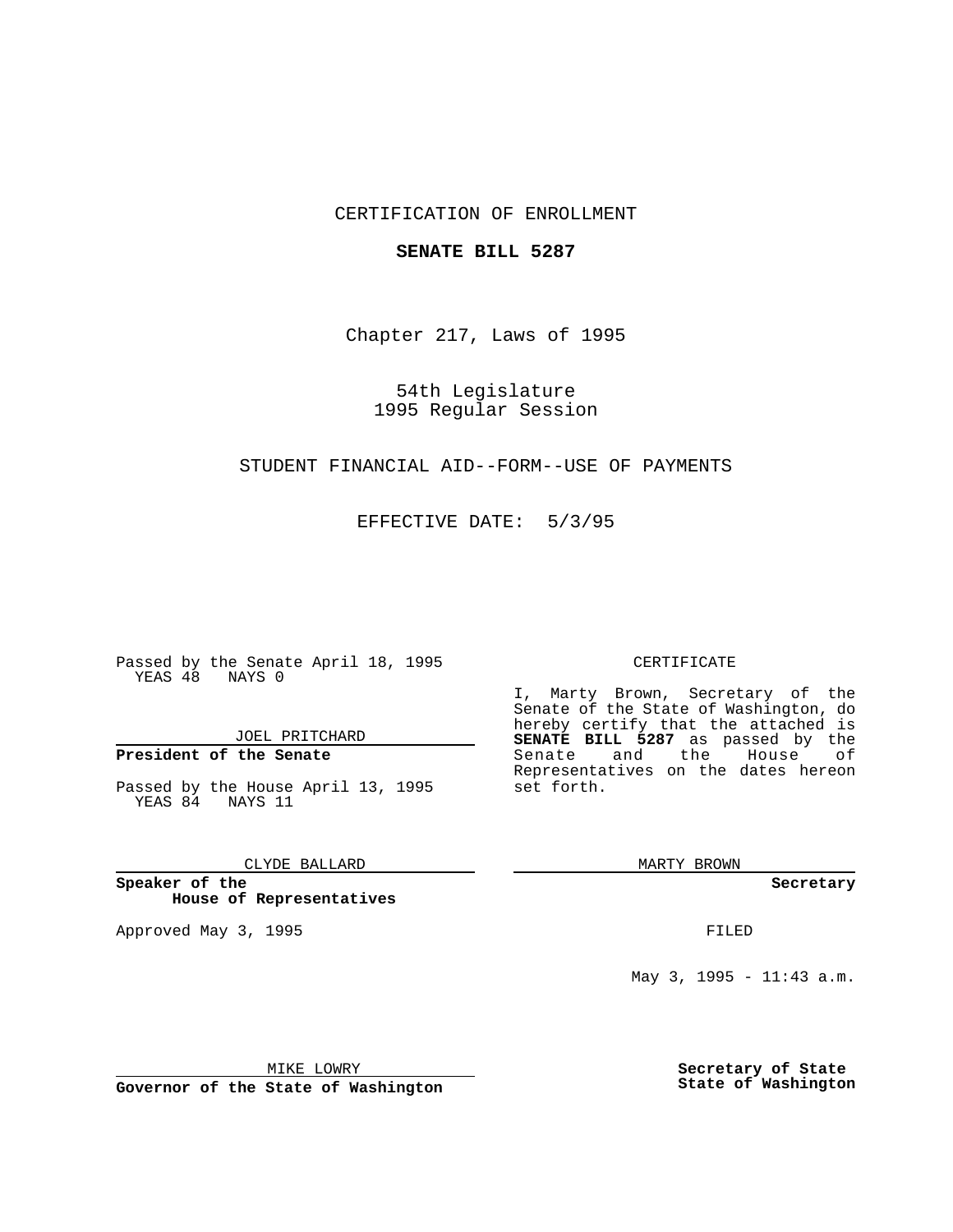## **SENATE BILL 5287** \_\_\_\_\_\_\_\_\_\_\_\_\_\_\_\_\_\_\_\_\_\_\_\_\_\_\_\_\_\_\_\_\_\_\_\_\_\_\_\_\_\_\_\_\_\_\_

\_\_\_\_\_\_\_\_\_\_\_\_\_\_\_\_\_\_\_\_\_\_\_\_\_\_\_\_\_\_\_\_\_\_\_\_\_\_\_\_\_\_\_\_\_\_\_

## AS AMENDED BY THE HOUSE

Passed Legislature - 1995 Regular Session

**State of Washington 54th Legislature 1995 Regular Session**

**By** Senators Wood, Sheldon, Bauer, Kohl, Rasmussen and Hochstatter; by request of Higher Education Coordinating Board

Read first time 01/18/95. Referred to Committee on Higher Education.

1 AN ACT Relating to student financial aid; amending RCW 28B.80.160; 2 repealing RCW 28B.102.900; and declaring an emergency.

3 BE IT ENACTED BY THE LEGISLATURE OF THE STATE OF WASHINGTON:

4 **Sec. 1.** RCW 28B.80.160 and 1985 c 370 s 18 are each amended to 5 read as follows:

6 In the development of any such plans as called for within RCW 7 28B.80.150, the board shall use at least the following criteria:

 (1) Students who are eligible to attend compact-authorized programs in other states shall meet the Washington residency requirements of chapter 28B.15 RCW prior to being awarded tuition assistance  $((*qrants*);)$ .

12 (2) For recipients named after January 1, 1995, the tuition 13 assistance shall be in the form of loans that may be completely 14 forgiven in exchange for the student's service within the state of 15 Washington after graduation. The requirements for such service and 16 provisions for loan forgiveness shall be determined in rules adopted by 17 the board.

18 (3) If appropriations are insufficient to fund all students 19 qualifying under subsection (1) of this section, then the plans shall